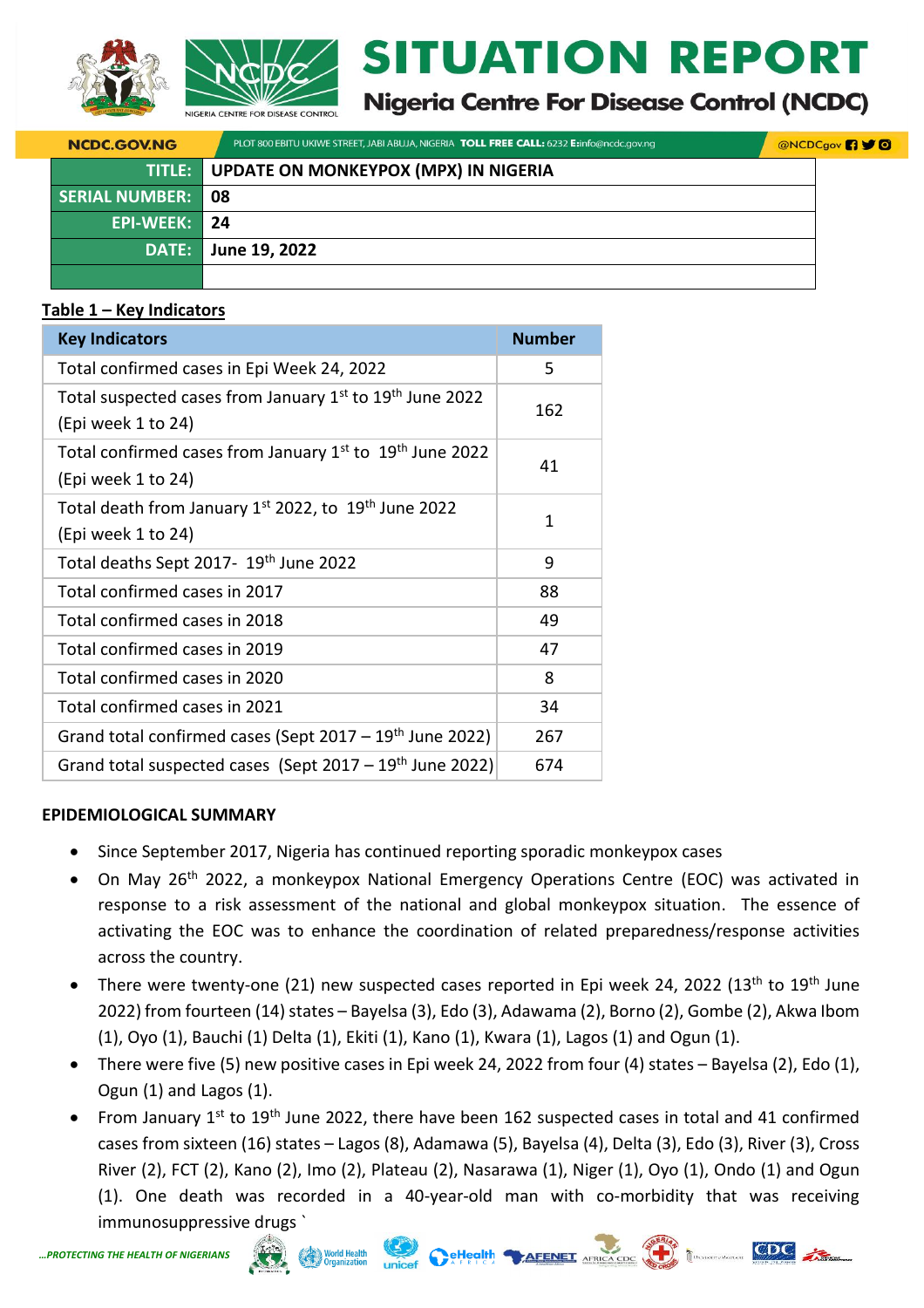- From September 2017 to 19<sup>th</sup> June 2022, a total of 674 suspected cases have been reported from 33 states in the country.
- Of the reported cases, 267 (39.6%) have been confirmed in 23 states Rivers (55), Bayelsa (47), Lagos (38), Delta (32), Cross River (16), Edo (13), Imo (10), Akwa Ibom (7), Oyo (7), FCT (8), Plateau (5), Adamawa (5), Enugu (4), Abia (3), Nasarawa (3), Benue (2), Anambra (2), Ekiti (2), Kano (2), Niger (2), Ogun (2), Ebonyi (1) and Ondo (1).
- In addition, from September 2017 to June 19<sup>th</sup>, 2022, a total of nine (9) deaths have been recorded (CFR= 3.4%) in six states - Lagos (3), Edo (2), Imo (1), Cross River (1), FCT (1) and Rivers (1).



*Figure 1: Epidemic Curve of Suspected & Confirmed MPX Cases Jan. 2022 till date*

| <b>State</b>                        | 2017             | 2018                        | 2019           | 2020                      | 2021                   | 2022           | <b>Total</b>   |
|-------------------------------------|------------------|-----------------------------|----------------|---------------------------|------------------------|----------------|----------------|
| <b>Rivers</b>                       | 25               | 14                          | $\overline{7}$ | $\mathbf{1}$              | 5                      | 3              | 55             |
| Bayelsa                             | 19               | 11                          | $\overline{7}$ | $\mathbf 0$               | 6                      | 4              | 47             |
| Lagos                               | $\overline{4}$   | $1\,$                       | 15             | $\overline{4}$            | 6                      | 8              | 38             |
| Delta                               | 3                | 6                           | 10             | 1                         | 9                      | 3              | 32             |
| <b>Cross River</b>                  | $\overline{9}$   | 3                           | $\mathbf{1}$   | $\overline{0}$            | $\mathbf{1}$           | $\overline{2}$ | 16             |
| Imo                                 | 5                | $\overline{2}$              | $\mathbf{1}$   | $\mathbf 0$               | $\mathbf 0$            | $\overline{2}$ | 10             |
| Akwa Ibom                           | $\boldsymbol{6}$ | $\mathbf 0$                 | $\mathbf{1}$   | $\mathbf 0$               | $\mathbf 0$            | $\mathbf 0$    | $\overline{7}$ |
| Oyo                                 | $\overline{1}$   | 3                           | $\overline{2}$ | $\overline{0}$            | 0                      | 1              | $\overline{7}$ |
| Edo                                 | $\overline{4}$   | $\mathbf{1}$                | $\mathbf{1}$   | $\mathbf 0$               | $\overline{4}$         | 3              | 13             |
| <b>FCT</b>                          | 5                | $\mathbf 0$                 | $\mathbf 0$    | $\mathbf 0$               | $\mathbf{1}$           | $\overline{2}$ | 8              |
| Enugu                               | $\mathbf{1}$     | $\overline{2}$              | $\mathbf{1}$   | $\mathbf 0$               | $\mathbf 0$            | $\mathbf 0$    | $\overline{4}$ |
| Abia                                | 1                | 2                           | $\mathbf 0$    | $\mathbf 0$               | $\mathbf 0$            | $\mathbf 0$    | 3              |
| Plateau                             | $\mathbf 0$      | $\overline{2}$              | $\mathbf 0$    | $\mathbf{1}$              | $\mathbf 0$            | $\overline{2}$ | 5              |
| Nasarawa                            | $\mathbf 1$      | $\mathbf{1}$                | $\mathbf 0$    | $\mathbf 0$               | $\mathbf 0$            | $\mathbf{1}$   | 3              |
| <b>Benue</b>                        | $\overline{2}$   | $\mathbf 0$                 | $\mathbf 0$    | $\mathbf 0$               | $\mathbf 0$            | $\mathbf 0$    | $\overline{2}$ |
| Anambra                             | $\mathbf 0$      | 1                           | $\mathbf 1$    | $\overline{0}$            | $\mathbf 0$            | $\mathbf 0$    | $\overline{2}$ |
| Ekiti                               | $\overline{2}$   | $\mathbf 0$                 | $\overline{0}$ | $\overline{0}$            | $\mathbf 0$            | $\overline{0}$ | $\overline{2}$ |
| Ebonyi                              | $\overline{0}$   | $\mathbf 0$                 | 0              | 1                         | 0                      |                | 1              |
| PROTECTING THE HEALTH OF NIGERIANS. |                  | <b>EXEC</b><br>World Health | unicef         | <b>OeHealth</b><br>AEENET | UNIVERSITY of MARYLAND | $\oplus$       | MEDECINA       |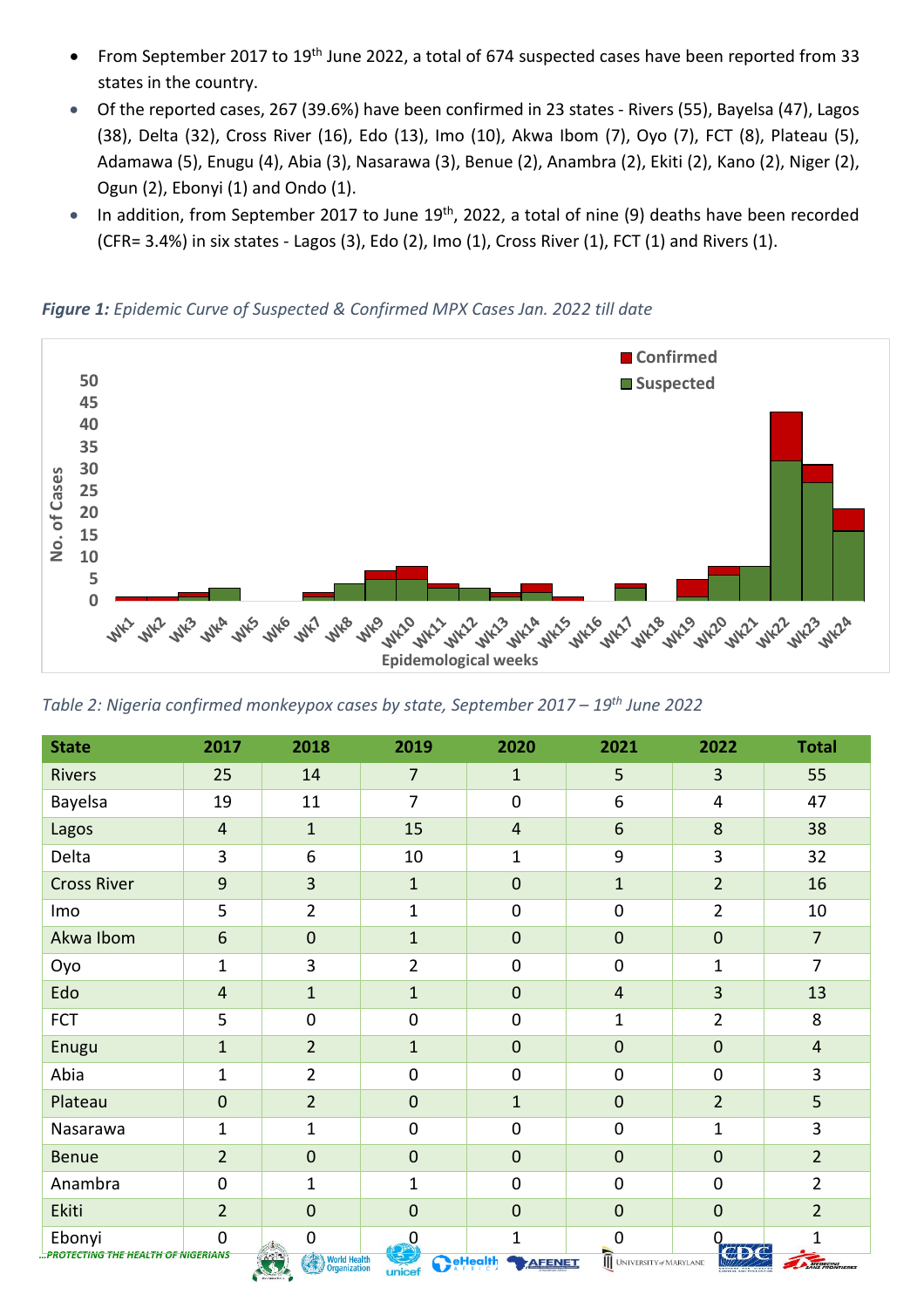| Niger              |    | 0  | Ü  | 0         |    |    |     |
|--------------------|----|----|----|-----------|----|----|-----|
| Ogun               |    |    |    |           |    |    |     |
| Adamawa            |    | 0  | O  | 0         | 0  |    |     |
| Kano               |    |    |    |           | 0  |    |     |
| Ondo               |    | 0  | 0  | $\Omega$  | 0  |    |     |
| <b>Grand Total</b> | 88 | 49 | 47 | $\bullet$ | 34 | 41 | 267 |

*Figure 2: Map of Nigeria Showing States with Confirmed MPX Cases from September 2017 till date (23 states)*



*Figure 3: Nigeria confirmed Monkeypox cases by the year of incidence- September 2017- June 2022*







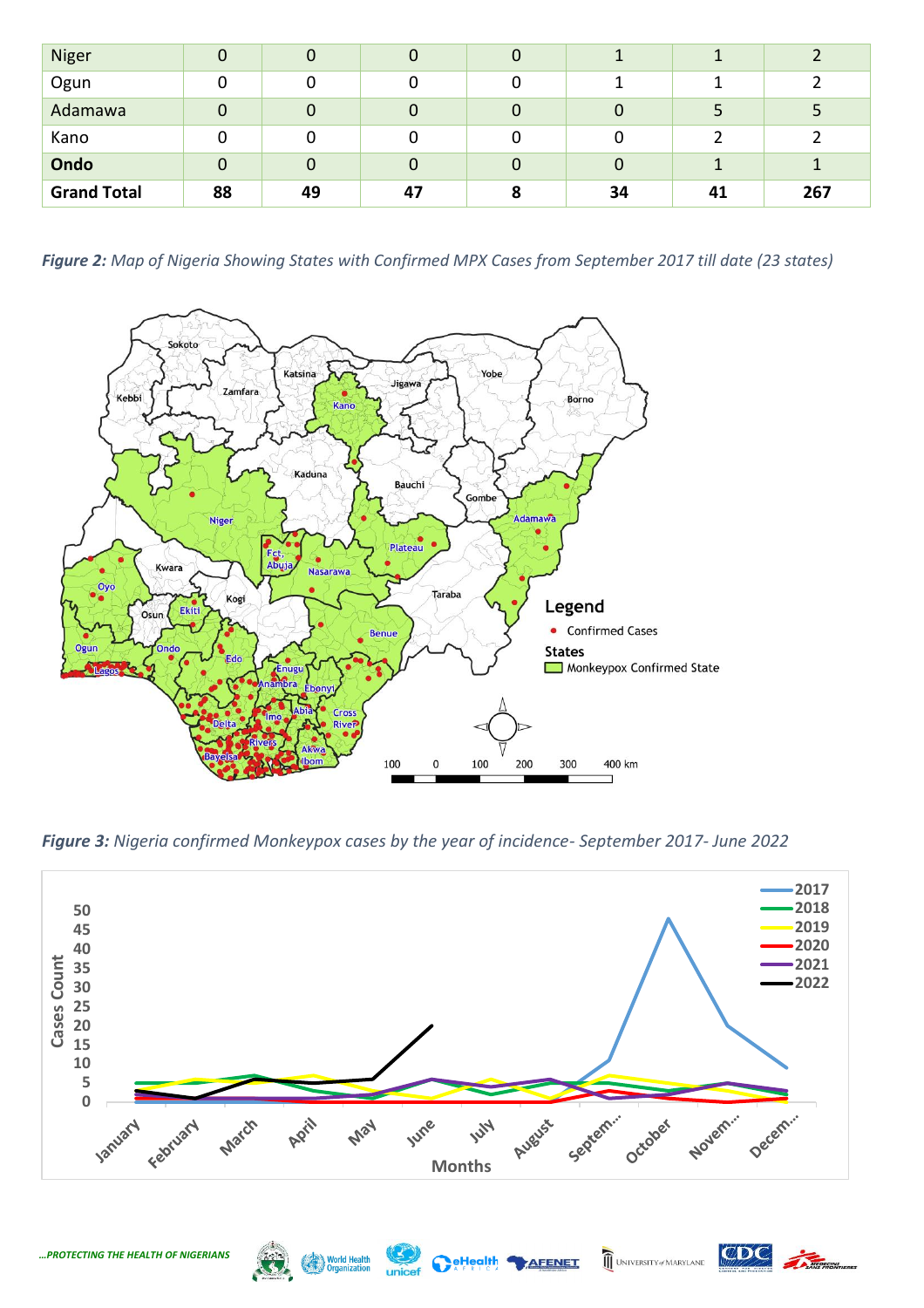| Table 3: Age distribution of confirmed Monkeypox cases September 2017 - 19 <sup>th</sup> June 2022 |  |  |  |  |  |
|----------------------------------------------------------------------------------------------------|--|--|--|--|--|
|----------------------------------------------------------------------------------------------------|--|--|--|--|--|

| <b>Age Group</b>   | 2017           | 2018        | 2019         | 2020           | 2021         | 2022           | <b>Total</b>   |
|--------------------|----------------|-------------|--------------|----------------|--------------|----------------|----------------|
| 0-10 Years         | $\overline{7}$ | 5           | $\mathbf{1}$ | $\overline{0}$ | $\mathbf{1}$ | 3              | 17             |
| <b>11-20 Years</b> | 12             | 4           | $\mathbf 1$  | $\mathbf 0$    | 4            | 3              | 24             |
| <b>21-30 Years</b> | 34             | 13          | 13           | $\overline{4}$ | 10           | 12             | 86             |
| 31-40 Years        | 26             | 17          | 22           | 4              | 13           | 19             | 101            |
| <b>41-50 Years</b> | 9              | 10          | 9            | $\overline{0}$ | 5            | $\overline{4}$ | 37             |
| <b>51-60 Years</b> | $\mathbf 0$    | $\mathbf 0$ | 1            | $\mathbf 0$    | 1            | $\mathbf 0$    | $\overline{2}$ |
| <b>Total</b>       | 88             | 49          | 47           | 8              | 34           | 41             | 267            |

*Figure 4: Age and sex distribution of Nigeria confirmed monkeypox cases January 1 st – 19th June 2022*



*Figure 5: Age and sex distribution of Nigeria confirmed monkeypox cases September 2017 – 19 th June 2022*







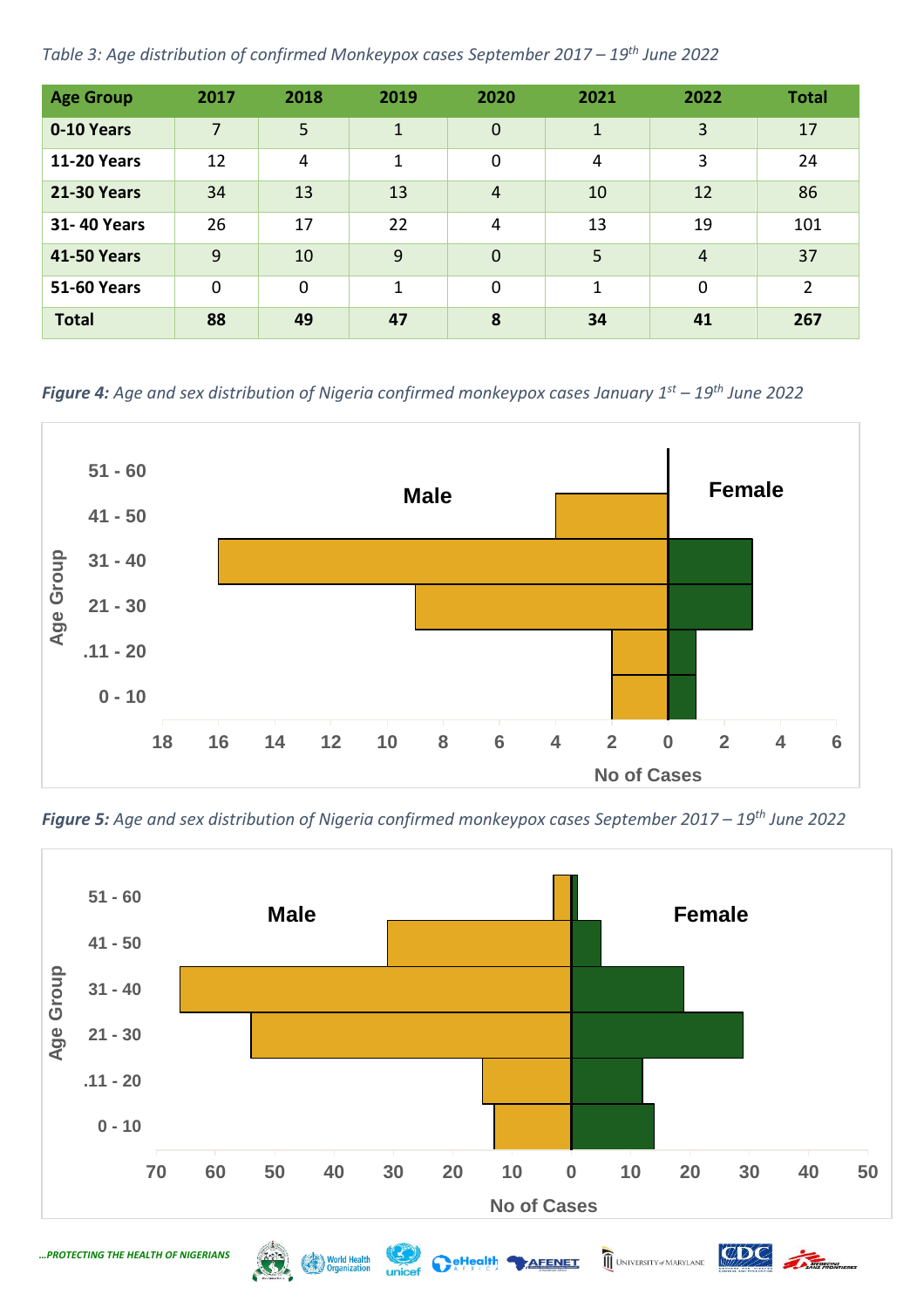## **Response activities**

| Pillar<br><b>Activities to date</b>                                   | <b>Next steps</b>                                                     |
|-----------------------------------------------------------------------|-----------------------------------------------------------------------|
| Coordination<br>Supporting the daily activities of the activated      | The EOC will continue                                                 |
| <b>Emergency Operations Centre (EOC)</b>                              | coordinating ongoing response                                         |
|                                                                       | activities in the country while                                       |
|                                                                       | contributing to the global                                            |
|                                                                       | response.                                                             |
|                                                                       | The multi-agency MPX                                                  |
|                                                                       | <b>Emergency Operation Centre</b><br>coordinates monkeypox activities |
|                                                                       | at NCDC.                                                              |
|                                                                       |                                                                       |
| <b>Surveillance</b><br>Providing off-site support to states to ensure | Ensure timely uploading of cases                                      |
| active case search                                                    | to the SORMAS platform                                                |
|                                                                       |                                                                       |
|                                                                       | Conduct active case searches in<br>facilities and communities that    |
|                                                                       | have been reporting positive                                          |
|                                                                       | cases                                                                 |
|                                                                       | Weekly follow-up calls/emails to                                      |
|                                                                       | the state's surveillance team and                                     |
|                                                                       | MPX treatment facilities.                                             |
|                                                                       |                                                                       |
| Following up with all positive cases at the<br>Case management        | Ensure up-to-date statistics on                                       |
| state level                                                           | cases at TC and those on home-                                        |
|                                                                       | based care                                                            |
| <b>IPC</b><br>Providing off-site support to states                    | Continue ongoing activities                                           |
| <b>POE</b><br>Commenced screening of passengers at points             | Continue ongoing screening                                            |
| of entry                                                              | activities at points of entry                                         |
| Laboratory<br>Off-site support to states                              | Ongoing plans to validate more                                        |
| Continuous testing of samples                                         | test kits                                                             |
| All MPX virus sequences clustered are all West                        | Africa Centre for Disease Control                                     |
| African clade.                                                        | (ACDC) is supporting NRL on                                           |
|                                                                       | regional training for African                                         |
|                                                                       | countries on Monkeypox virus                                          |
|                                                                       | detection using RT-PCR and MPX                                        |
|                                                                       | viral genomics.<br>Publication of genomic                             |
|                                                                       |                                                                       |
|                                                                       | sequencing data ongoing                                               |
| <b>Risk communication</b><br>Conducted training of Health Promotion   | Development and airing of jingles                                     |
| Officers nationally on Monkeypox risk                                 | on National TV                                                        |
| communication and community engagement                                |                                                                       |
| Daily tracking, monitoring and response to                            |                                                                       |
| rumours and misinformation of Monkeypox in                            |                                                                       |
| Nigeria                                                               |                                                                       |